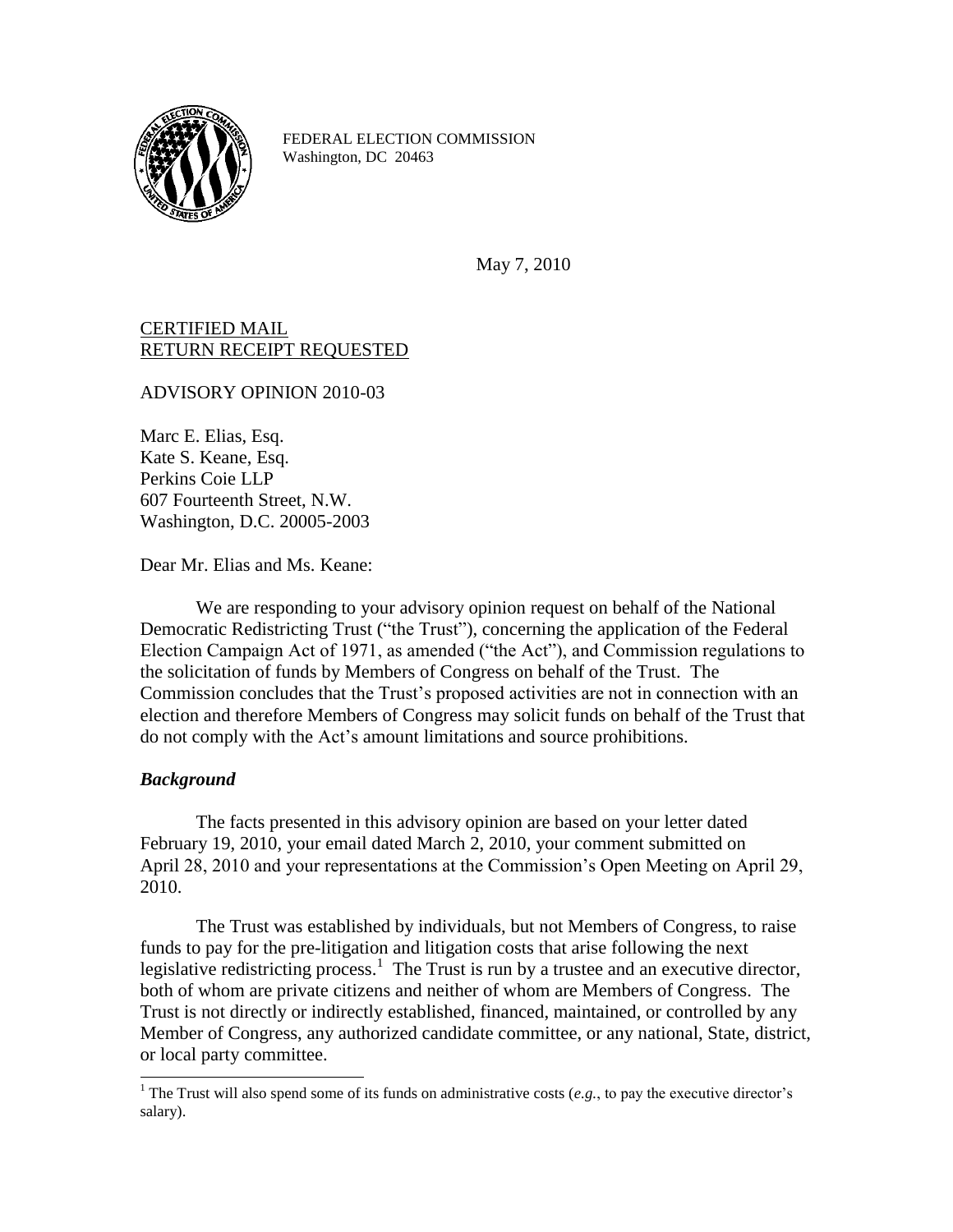Though the Trust may work in concert with like-minded individuals, organizations, and political committees that will attempt to influence elections directly, the Trust itself will not fund direct attempts to influence elections. Indeed, the Trust will not use its funds to pay for communications that expressly advocate the election or defeat of any clearly identified candidate for office, nor will any of its solicitations of funds expressly advocate the election or defeat of any clearly identified candidate for office.

The Trust would like Members of Congress to solicit funds on its behalf. Such solicitations would seek funds that do not comply with the Act"s amount limitations or source prohibitions, and also would not advocate the election or defeat of any candidate for office.

## *Question Presented*

*May Members of Congress solicit on behalf of the Trust funds that do not comply with the Act's amount limitations and source prohibitions?*

## *Legal Analysis and Conclusions*

Yes, Members of Congress may solicit funds on behalf of the Trust that do not comply with the Act"s amount limitations and source prohibitions because the Trust"s proposed activities are not in connection with a Federal or non-Federal election.

On November 6, 2002, the Bipartisan Campaign Reform Act of 2002, Pub. L. 107-155, 116 Stat. 81 (2002) ("BCRA") took effect. As amended by BCRA, the Act regulates certain actions of Federal candidates and officeholders ("covered persons") when they raise or spend funds "in connection with" either Federal or non-Federal elections.  $2 \text{ U.S.C. } 441i(e)(1)$ . Both BCRA and the Commission's regulations implementing BCRA prohibit covered persons from soliciting, receiving, directing, transferring, or spending any "funds in connection with an election for Federal office" unless such funds are "subject to the limitations, prohibitions, and reporting requirements of this Act." 2 U.S.C.  $441i(e)(1)(A)$ ; 11 CFR 300.61. BCRA and the Commission's regulations also prohibit covered persons from soliciting, receiving, directing, transferring or spending any "funds in connection with an election other than an election for Federal office" unless the funds are consistent with the Act"s amount limitations and source prohibitions. 2 U.S.C. 441i(e)(1)(A); 11 CFR 300.62.

In analyzing the application of  $2 \text{ U.S.C. } 441 \text{ i(e)}$ , the threshold question is whether the Federal candidate or officeholder is soliciting funds in connection with a Federal or non-Federal election under subsection (e)(1). If so, then the analysis proceeds to whether the exceptions to subsection (e)(1) in subsections (e)(2) or (e)(4) apply. If the funds are not raised or spent in connection with an election, then the funds do not fall within the scope of section 441i(e).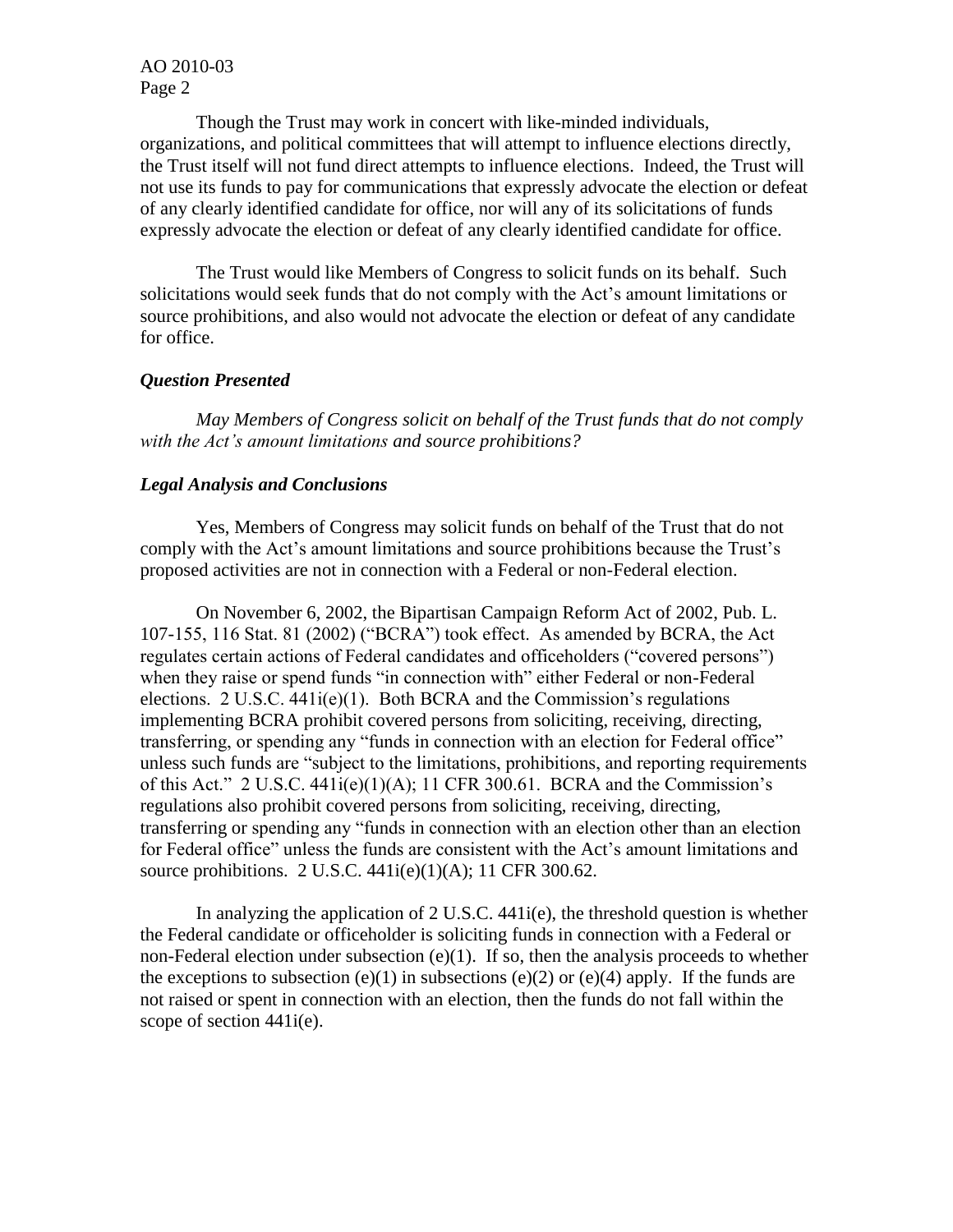$\overline{a}$ 

The Commission has issued several advisory opinions concerning whether certain activities are in connection with an election since the passage of BCRA that provide guidance in this matter. $^{2}$  For example:

- o In Advisory Opinion 2003-12 (Flake), the Commission concluded that the activities of a ballot measure committee that is not "established, financed, maintained or controlled" by a Federal candidate . . . are not "in connection with an[] election . . . prior to the committee qualifying an initiative or ballot measure for the ballot, but are 'in connection with an<sup>[]</sup> election  $\ldots$  after the committee qualifies an initiative or ballot measure for the ballot."
- o In Advisory Opinion 2003-15 (Majette), the Commission concluded that Representative Majette"s costs of defending against a lawsuit seeking a special primary and special general election—which, if successful, would have essentially overturned the primary and general elections that Representative Majette had won—were not "in connection with" any election.<sup>3</sup>
- o In Advisory Opinion 2005-10 (Berman-Doolittle), the Commission concluded that section 441i(e) does not prohibit Federal candidates and officeholders from raising funds for committees that have been formed solely to support or oppose ballot measures (including a ballot measure specifically related to redistricting). Under the facts presented by the requester, the committees were not established, financed, maintained or controlled by a Federal candidate, officeholder, or anyone acting on their behalf, or by any party committee and there were no Federal candidates appearing on the same ballot.

The Commission"s regulation regarding fundraising for convention host committees also provides useful context for applying the "in connection with" an election standard. 11 CFR 9008.55(d). In that rulemaking, the Commission considered whether a statutory exemption to BCRA"s fundraising limitations applied to candidate solicitations for convention host committees and municipal funds. *See* 2 U.S.C. 441i(e)(4)(A); Public Financing of Presidential Candidates and Nominating Conventions, 68 Fed. Reg. 47386, 47404-05 (Aug. 8, 2003). As part of its analysis, the Commission found that the principal purpose of the host committees and municipal funds was to promote and

<sup>&</sup>lt;sup>2</sup> Before 2 U.S.C. 441i(e) became law, the Commission approved proposals by Federal candidates or officeholders to establish and to solicit funds for entities that were engaged exclusively in activities related to redistricting, including the defrayal of reapportionment-related legal expenses. The issue raised by these requests was whether the funds solicited or spent for such activities were "for the purpose of influencing any election to Federal office" and therefore contributions or expenditures under 2 U.S.C. 431(8) and (9). The Commission concluded that activity related to redistricting, although a political process, does not fall within those definitions. *See* Advisory Opinions 1990-23 (Frost), 1982-37 (Edwards) and 1981-35 (Thomas). Accordingly, the Commission determined that the redistricting-related entities described in the requests were permitted to receive and spend funds that were not subject to the limitations and prohibitions of the Act.

<sup>&</sup>lt;sup>3</sup> As this advisory opinion demonstrates, not all activities that may have some indirect effect on elections are encompassed by the "in connection with" standard of BCRA. *But see* Advisory Opinion 2006-24 (NRSC/DSCC) (concluding that "any recount fund established by a Federal officeholder or candidate is subject to 2 U.S.C.  $441i(e)(1)(A)$ ").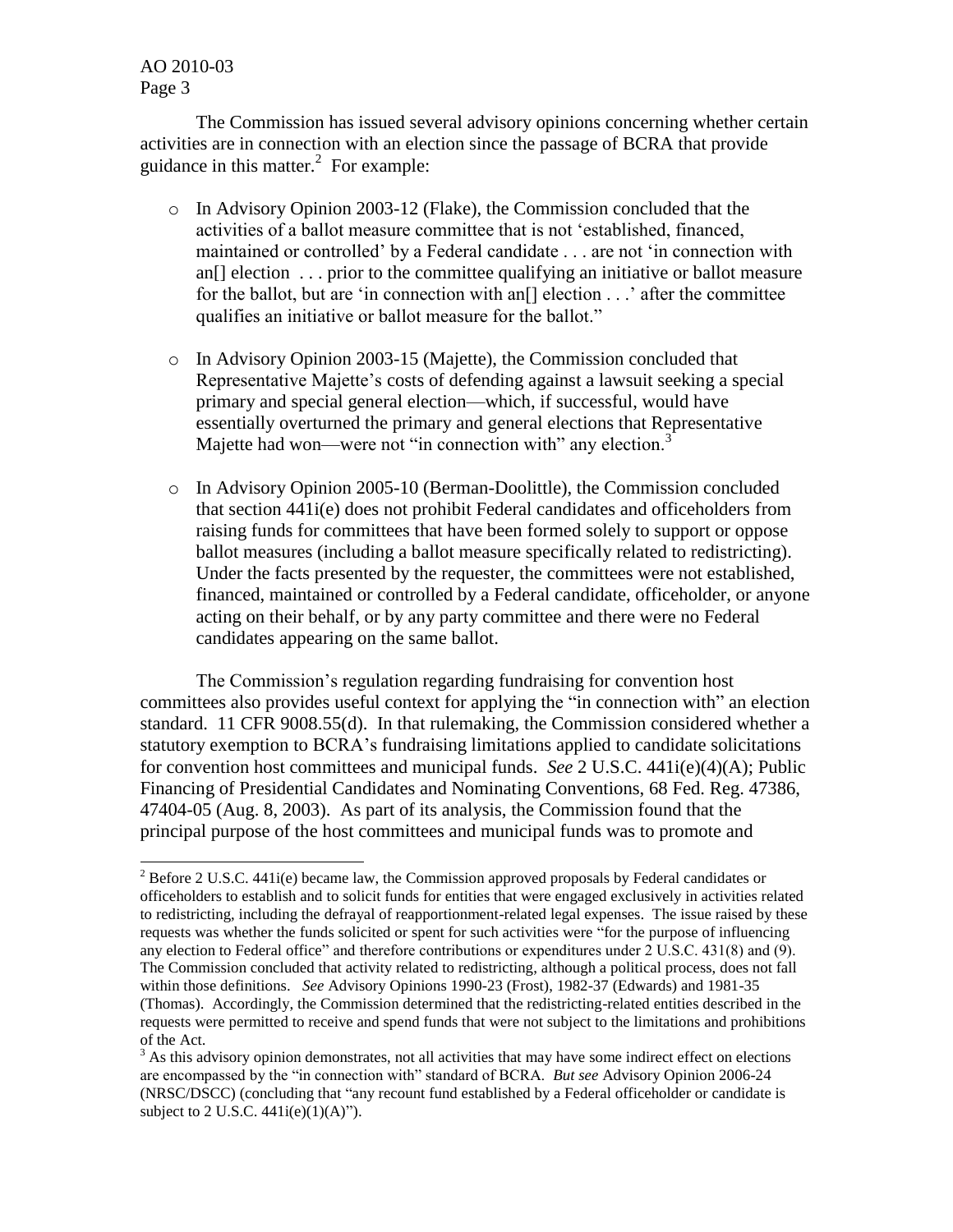.

generate commerce in the host cities. The convention itself clearly has some impact on an election - it is, after all, where the party chooses its nominee. However, the Commission determined that the specific purpose of host committees and municipal funds (namely, to promote commerce in the host cities) was not principally for the purpose of conducting federal election activity "in connection" with a Federal election. *Id.*

Here, the Trust's proposed activities are most closely in line with those approved by the Commission in Advisory Opinion 2003-15 (Majette) and Advisory Opinion 2005- 10 (Berman-Doolittle). 4 The regulation regarding candidate solicitations for convention host committees also provides support for the Request. The Trust seeks to engage in litigation over the electoral process that will govern how future elections are conducted, but its activities will not be a means to participate in those elections. BCRA does not explicitly address whether redistricting activities are "in connection with" elections. Although the outcome of redistricting litigation often has political consequences,<sup>5</sup> the Commission concludes that spending on such activity is sufficiently removed that it is not "in connection with" the elections themselves.

The Commission concludes, in light of the Commission"s recent decisions on this question, that donations to the Trust for the sole purpose of paying the pre-litigation and litigation costs associated with reapportionment and redistricting legal matters are neither "in connection with an election for Federal office" nor "in connection with any election other than an election for Federal office" for purposes of 2 U.S.C.  $441i(e)(1)(A)$  and (B). As such, the funds are not subject to the limitations and prohibitions of the Act. Accordingly, a Member of Congress may solicit unlimited funds on behalf of the Trust to defray the legal expenses associated with the Trust's redistricting efforts.

The Commission expresses no opinion regarding the possible applicability of any Federal or State tax laws or other laws, or the rules of the Senate or House of Representatives, to the matters presented in your request, as those issues are outside its jurisdiction.

This response constitutes an advisory opinion concerning the application of the Act and Commission regulations to the specific transaction or activity set forth in your request. *See* 2 U.S.C. 437f. The Commission emphasizes that, if there is a change in any of the facts or assumptions presented and such facts or assumptions are material to a conclusion presented in this advisory opinion, then the requester may not rely on that conclusion as support for its proposed activity. Any person involved in any specific transaction or activity which is indistinguishable in all its material aspects from the

 4 In response to Advisory Opinion Request 2003-38 (Engel), the Commission failed to reach a conclusion with respect to the proposed redistricting related activity. In that request, Congressman Engel sought to establish a redistricting committee for the purpose of paying the costs of redistricting litigation. Here, in contrast, the Trust will not be directly or indirectly established, financed, maintained, or controlled by any Member of Congress, any authorized candidate committee, or any national party committee.

<sup>5</sup> *See, e.g.*, *Gaffney v. Cummings*, 412 U.S. 735, 753 (1973) ("The reality is that districting inevitably has and is intended to have substantial political consequences.").